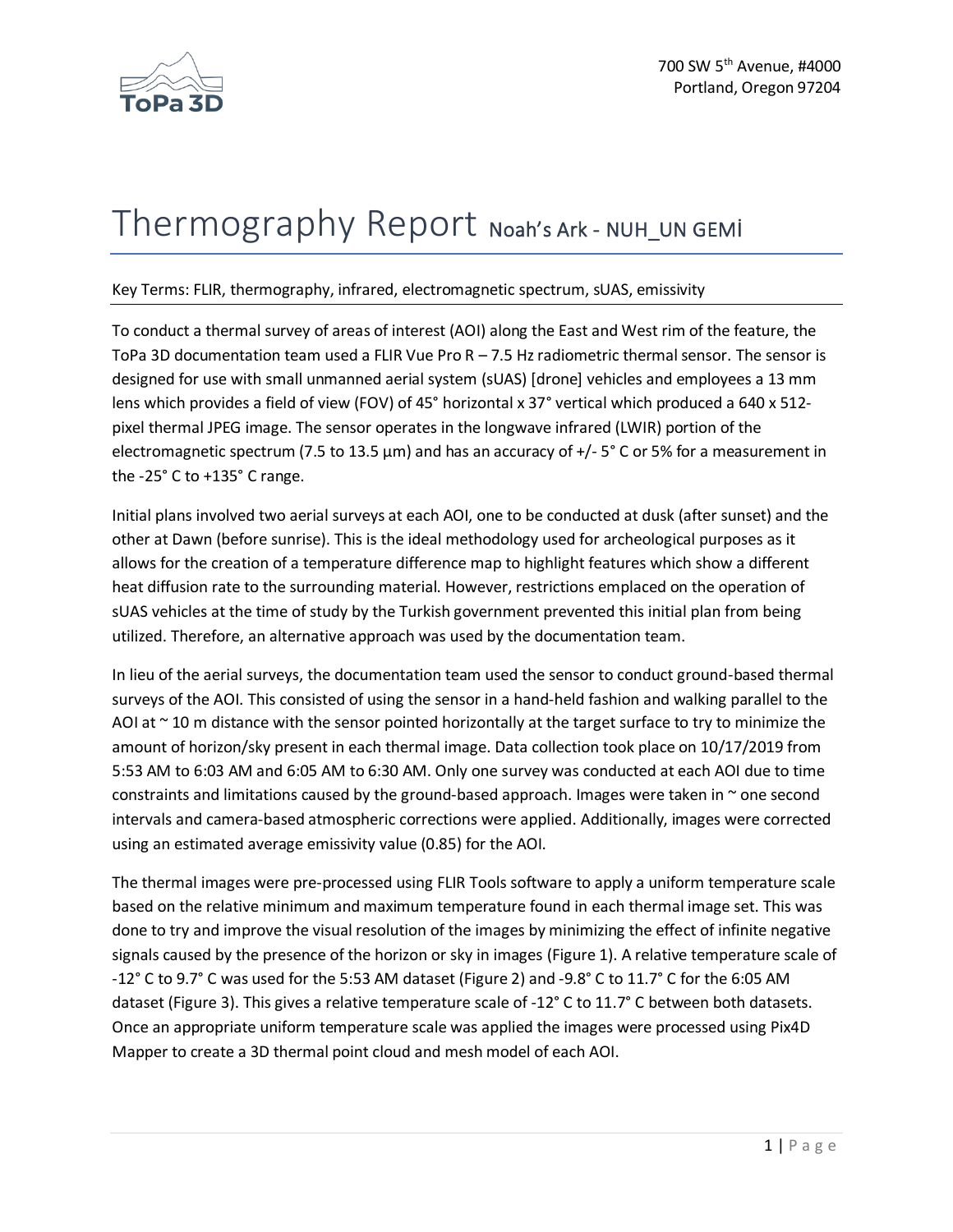

Interpretation of the data was not possible due to issues caused by the limitations in acquisition (e.g. inability to conduct aerial-based survey appropriate for such a project, insufficient number of surveys for comparison, horizon/sky effect on temperatures in images). Additionally, the time of year, and the soil type at the site, may not have been suitable for such a thermal survey. For thermal archeological surveys of this kind a semi-saturated soil (i.e. non-arid) is needed.



*FLIR Vue Pro Thermal Imaging Camera for Commercial sUAS with 13mm Lens (7.5 Hz)* 



**Figure 1 – 06:05:57 thermal image. The effect of horizon/sky in the thermal images required that a uniform temperature scale be applied to the images to improve feature resolution. Image A shows the raw, unprocessed image while image B shows the same scene after the application of the uniform temperature scale. Temperature scale for this dataset was -9.8° C to 11.7° C.**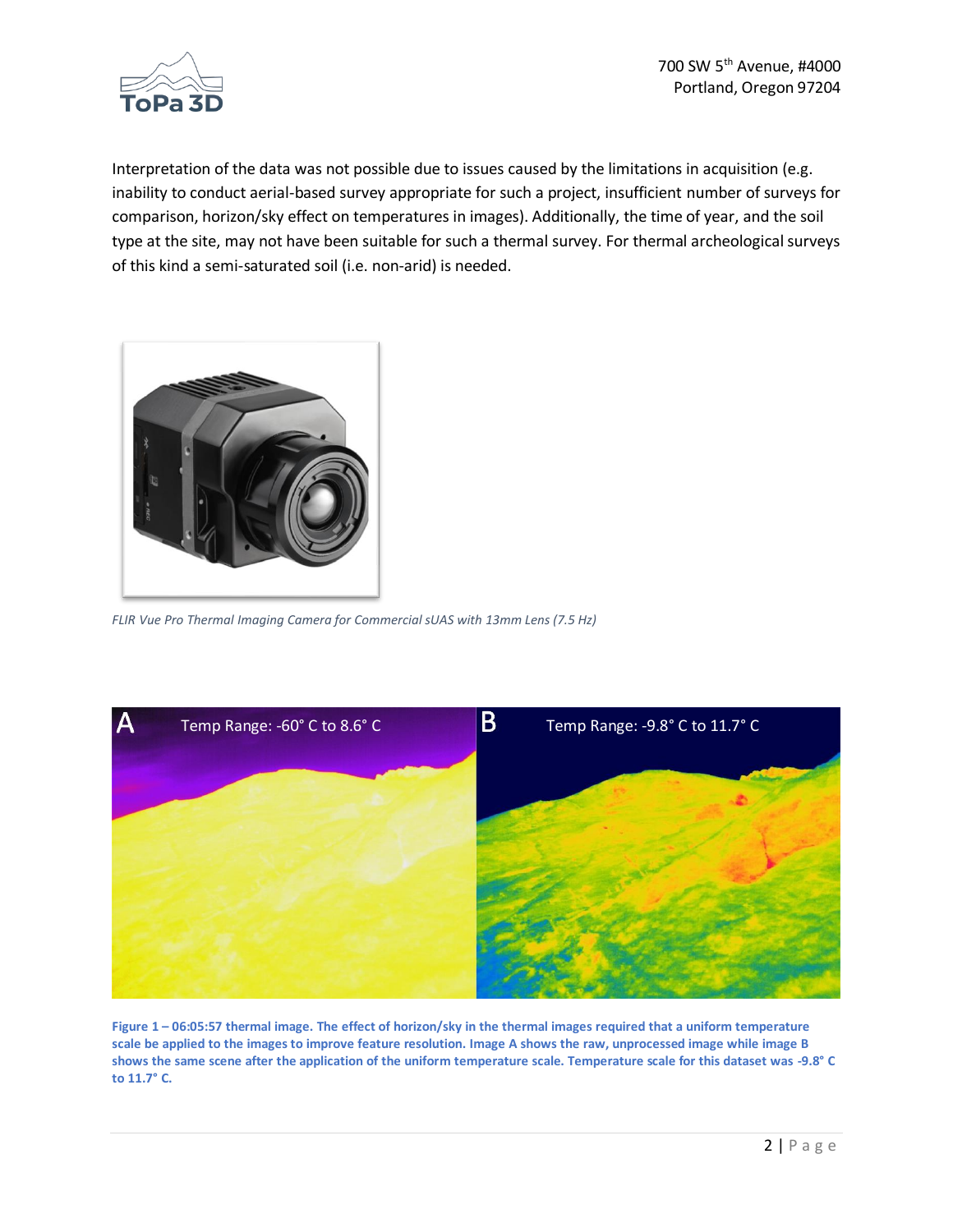

700 SW 5<sup>th</sup> Avenue, #4000 Portland, Oregon 97204





| Parameters                                      |  |                              |  |
|-------------------------------------------------|--|------------------------------|--|
| Emissivity                                      |  | 0.85                         |  |
| Refl. temp.                                     |  | $7^{\circ}$ C                |  |
| Distance                                        |  | 10 <sub>m</sub>              |  |
| Atmospheric temp.                               |  | 22 °C                        |  |
| Ext. optics temp.                               |  | 22 °C                        |  |
| Ext. optics trans.                              |  | 1                            |  |
| Relative humidity                               |  | 45 %                         |  |
| Geolocation                                     |  |                              |  |
| Location                                        |  | N 0° 0' 0.00", E 0° 0' 0.00" |  |
| http://maps.google.com?z=17&t=k&q=0.0000,0.0000 |  |                              |  |

**Figure 2 - Sample image and FLIR tools report for the 05:53 AM thermal dataset.**